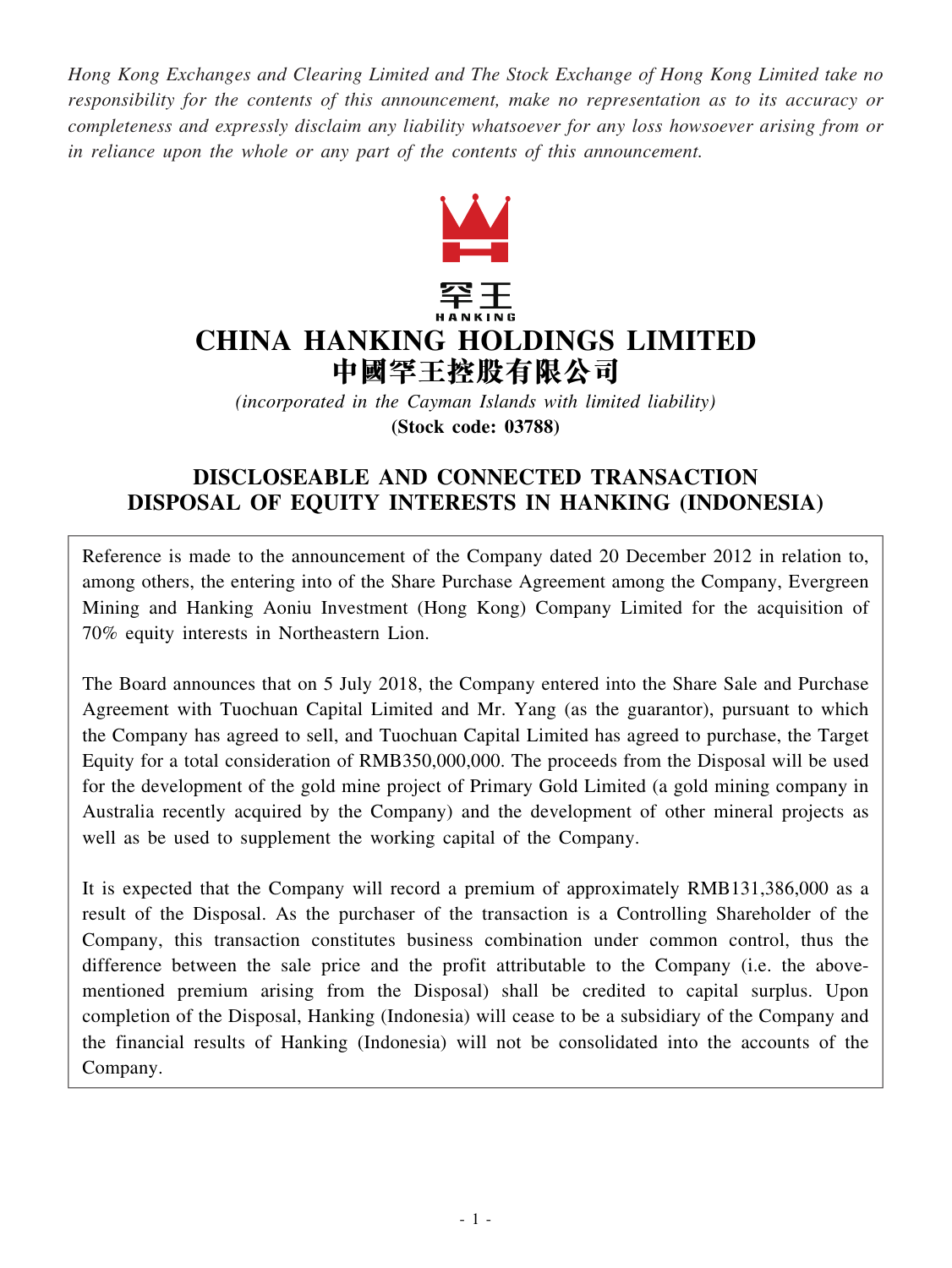Tuochuan Capital Limited is a wholly-owned subsidiary of Mr. Yang. As such, Tuochuan Capital Limited is an associate of Mr. Yang and is therefore a connected person of the Company. Accordingly, the transactions contemplated under the Share Sale and Purchase Agreement constitute a connected transaction of the Company under Chapter 14A of the Listing Rules.

As the highest applicable percentage ratio under Rule 14.07 of the Listing Rules in respect of the Disposal exceeds 5% but is less than 25%, the Disposal constitutes: (i) a discloseable transaction of the Company which is subject to the reporting and announcement requirements under Chapter 14 of the Listing Rules; and (ii) a connected transaction of the Company which is subject to the reporting, announcement and Independent Shareholders' approval requirements under Chapter 14A of the Listing Rules.

The EGM will be held to consider and if thought fit, to approve the Share Sale and Purchase Agreement and the transactions contemplated thereunder. Mr. Yang, Ms. Yang and their respective associates will abstain from voting on the resolution approving the Share Sale and Purchase Agreement and the transactions contemplated thereunder.

The Company has appointed Orient Capital (Hong Kong) Limited as the Independent Financial Adviser to advise the Independent Board Committee and the Independent Shareholders as to whether the Share Sale and Purchase Agreement is on normal commercial terms and is fair and reasonable so far as the Independent Shareholders are concerned, and is in the interests of the Company and the Shareholders as a whole; and to advise the Independent Shareholders as to how they should vote in respect of the Share Sale and Purchase Agreement at the EGM. The Independent Board Committee comprising all independent non-executive Directors, will be established to advise the Independent Shareholders as to whether the Share Sale and Purchase Agreement is on normal commercial terms and is fair and reasonable so far as the Independent Shareholders are concerned, and is in the interests of the Company and the Shareholders as a whole, and to advise the Independent Shareholders as to how they should vote in respect of the Disposal, after taking into account the recommendations of the Independent Financial Adviser appointed by the Company.

A circular containing, among others, (i) further information regarding the Share Sale and Purchase Agreement; (ii) a letter from the Independent Financial Adviser appointed by the Company; (iii) the recommendation from the Independent Board Committee; and (iv) the notice of the EGM and other information as required under the Listing Rules is expected to be despatched to the Shareholders as soon as practicable and is currently expected to be despatched on or before 26 July 2018.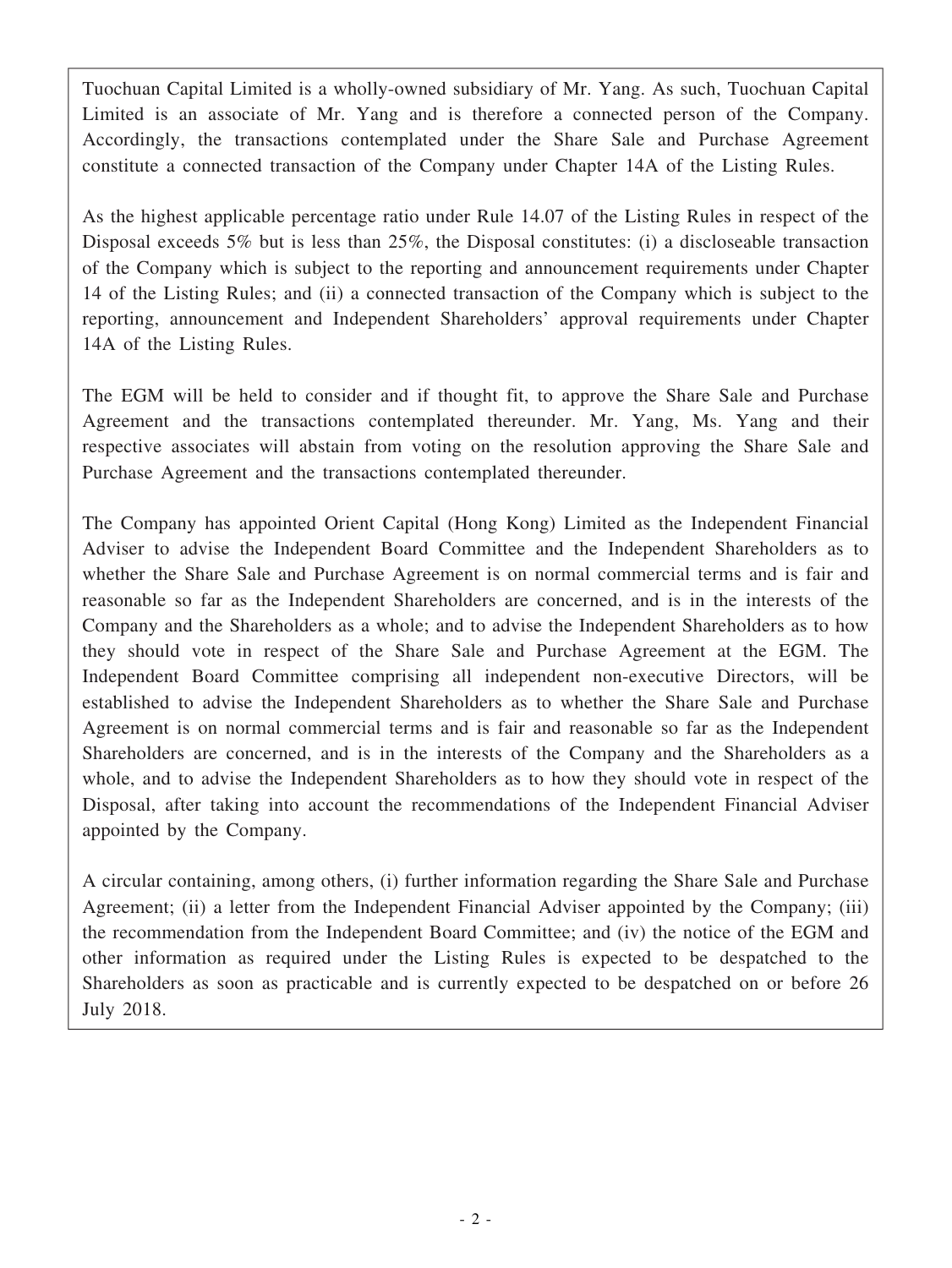# **INTRODUCTION**

On 5 July 2018, the Company entered into the Share Sale and Purchase Agreement with Tuochuan Capital Limited and Mr. Yang, pursuant to which the Company has agreed to sell, and Tuochuan Capital Limited has agreed to purchase, the Target Equity for a total consideration of RMB350,000,000.

# **SHARE SALE AND PURCHASE AGREEMENT**

| Date                              | 5 July 2018                                                                                                                                                                                                                                                                                                                                                                        |  |  |
|-----------------------------------|------------------------------------------------------------------------------------------------------------------------------------------------------------------------------------------------------------------------------------------------------------------------------------------------------------------------------------------------------------------------------------|--|--|
| Parties                           | (i)<br>the Company, as the vendor of the Target Equity                                                                                                                                                                                                                                                                                                                             |  |  |
|                                   | Tuochuan Capital Limited, which is a wholly-owned subsidiary of<br>(ii)<br>Mr. Yang as at the date of this announcement, as the purchaser of<br>the Target Equity                                                                                                                                                                                                                  |  |  |
|                                   | (iii) Mr. Yang, as the guarantor of Tuochuan Capital Limited                                                                                                                                                                                                                                                                                                                       |  |  |
| Subject of the Disposal           | the Target Equity                                                                                                                                                                                                                                                                                                                                                                  |  |  |
| Consideration for the<br>Disposal | RMB350,000,000 or an equivalent amount in foreign currency. The<br>consideration will be settled entirely by cash.                                                                                                                                                                                                                                                                 |  |  |
| Payment Schedule                  | The vendor and the purchaser have irrevocably agreed that the purchaser<br>may at its discretion pay the purchase price by cash in one lump sum to<br>the vendor within twelve months after the Completion Date on the<br>condition that the purchaser shall send a notification regarding the<br>payment date to the vendor at least three business days prior to the<br>payment. |  |  |
|                                   | The vendor and the purchaser have agreed that the purchaser shall also<br>pay the interest accrued on the purchase price from the Completion Date<br>to the payment date at the interest rate of 5.6% annually at the same time<br>when it pays the purchase price to the vendor on the payment date.                                                                              |  |  |
| <b>Conditions Precedent</b>       | Completion shall be conditional upon the fulfilment of the following<br>conditions:                                                                                                                                                                                                                                                                                                |  |  |
|                                   | the passing by the Independent Shareholders at the EGM of the<br>(1)<br>resolution required under the Listing Rules to approve the<br>transactions contemplated under the Share Sale and Purchase<br>Agreement;                                                                                                                                                                    |  |  |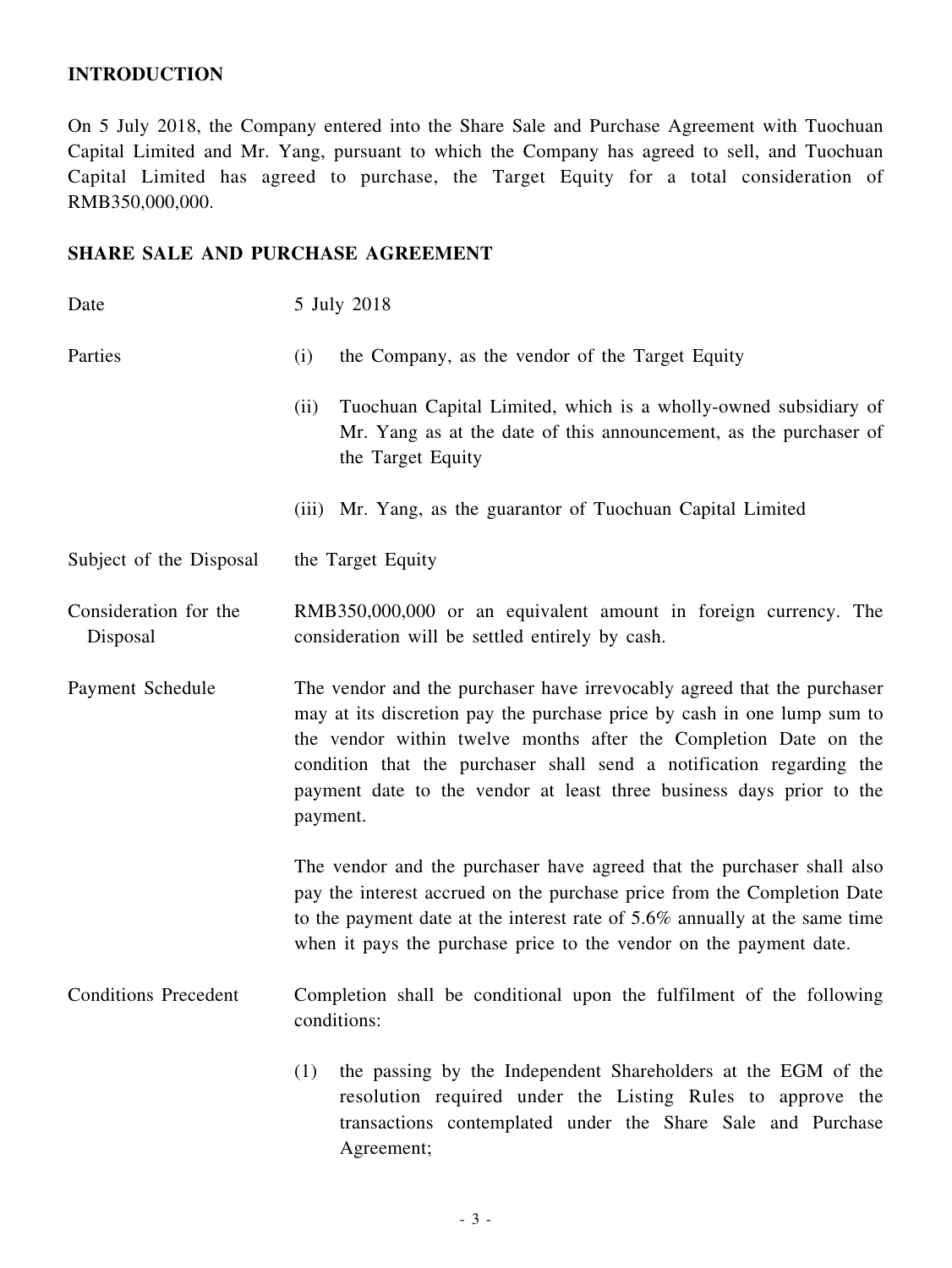|                        | (2) | all necessary consents, authorisations and approvals relating to the<br>conclusion of the Share Sale and Purchase Agreement and its<br>performance having been obtained by the Company on or before<br>the Completion Date;                                                         |
|------------------------|-----|-------------------------------------------------------------------------------------------------------------------------------------------------------------------------------------------------------------------------------------------------------------------------------------|
|                        | (3) | all representations, undertakings and warranties given by the<br>Company under the Share Sale and Purchase Agreement are and<br>shall remain true, accurate, correct, complete and not misleading in<br>all material respects up to the Completion Date; and                        |
|                        | (4) | 99% equity interests of Fushun Hanking Ginseng & Iron Trading<br>Company Limited* (撫順罕王人參鐵貿易有限公司) held by<br>Tuochuan (Hong Kong) Limited, a wholly-owned subsidiary of<br>the purchaser, having been pledged to the vendor.                                                        |
| Detail of Guarantee    |     | In order to guarantee the performance of its obligations under the Share<br>Sale and Purchase Agreement by the purchaser, the purchaser and the<br>guarantor have provided the following guarantees to the vendor:                                                                  |
|                        | (1) | the purchaser shall procure Tuochuan (Hong Kong) Limited to<br>pledge the 99% equity interests of Fushun Hanking Ginseng $&$ Iron<br>Trading Company Limited held by it to the vendor; and                                                                                          |
|                        | (2) | the guarantor shall provide personal guarantee to the vendor.                                                                                                                                                                                                                       |
| <b>Completion Date</b> |     | The Completion Date refers to the fifteenth business day after the<br>resolution in respect of the consummation of the transactions<br>contemplated under the Share Sale and Purchase Agreement being duly<br>approved by the Independent Shareholders at the EGM, or certain other |

#### **Basis of Consideration**

The consideration of the Disposal was arrived at among the parties to the Share Sale and Purchase Agreement after taking into account, among others, (1) the equity interest of Hanking (Indonesia) held by the Company at the benchmark day; and (2) the mineral resources, operating results and future prospect of Hanking (Indonesia).

date that both the purchaser and the vendor may agree on in written.

## **Financial Information of Hanking (Indonesia)**

Hanking (Indonesia) is a company incorporated in the BVI with limited liability and is a non whollyowned subsidiary of the Company which is engaged in investment holding.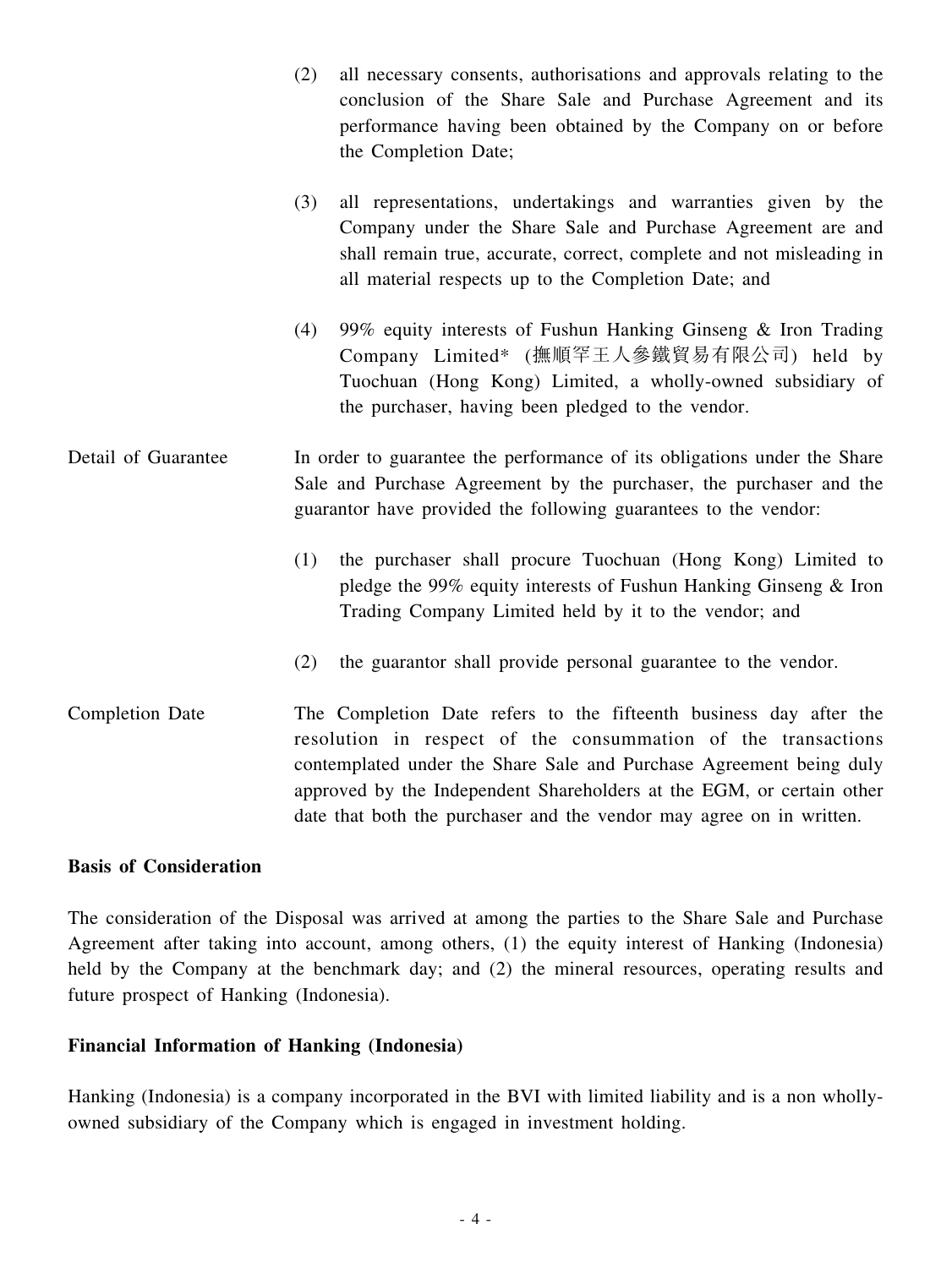Based on the audited combined management account prepared by Hanking (Indonesia) in accordance with IFRS, the net loss before and after taxation and extraordinary items for the two financial years ended 31 December 2016 and 2017 were as follows:

|                                                      | <b>Financial year ended</b>             | <b>Financial year ended</b>    |
|------------------------------------------------------|-----------------------------------------|--------------------------------|
|                                                      | 31 December 2016                        | 31 December 2017               |
|                                                      | $\langle$ approx. RMB million $\rangle$ | $\langle$ approx. RMB million) |
| Audited loss before taxation and extraordinary items | 24.96                                   | 29.07                          |
| Audited loss after taxation and extraordinary items  | 24.27                                   | 26.94                          |

Based on the unaudited combined management account prepared by Hanking (Indonesia) in accordance with IFRS, the total asset value and the net asset value as at 31 March 2018 were approximately RMB852,046,000 and RMB392,285,000 respectively. The net asset value of Hanking (Indonesia) attributable to the Company, netting of minority interests, was RMB208,614,000.

# **FINANCIAL IMPACT OF THE DISPOSAL AND USE OF PROCEEDS**

It is expected that the Company will record a premium of approximately RMB131,386,000 as a result of the Disposal. As the purchaser of the transaction is a Controlling Shareholder of the Company, this transaction constitutes business combination under common control, thus the difference between the sale price and the profit attributable to the Company (i.e. the above-mentioned premium arising from the Disposal) shall be credited to capital surplus. Upon completion of the Disposal, Hanking (Indonesia) will cease to be a non wholly-owned subsidiary of the Company and the financial results of Hanking (Indonesia) will not be consolidated into the accounts of the Company.

The proceeds from the Disposal will be used for the development of the gold mine project of Primary Gold Limited (a gold mining company in Australia recently acquired by the Company) and the development of other mineral projects as well as be used to supplement the working capital of the Company.

# **INFORMATION REGARDING THE PARTIES INVOLVED**

#### **The Company**

The Company is an investment holding company. The Company is a fast-growing international mining and metals group of companies, mainly engaging in exploitation, mining, processing and sales of mineral resources. The principal operations of the Company is precious metals which is supplemented by nickel and other strategic metals.

#### **Tuochuan Capital Limited**

Tuochuan Capital Limited is a company established in the BVI and is principally engaged in investment holding.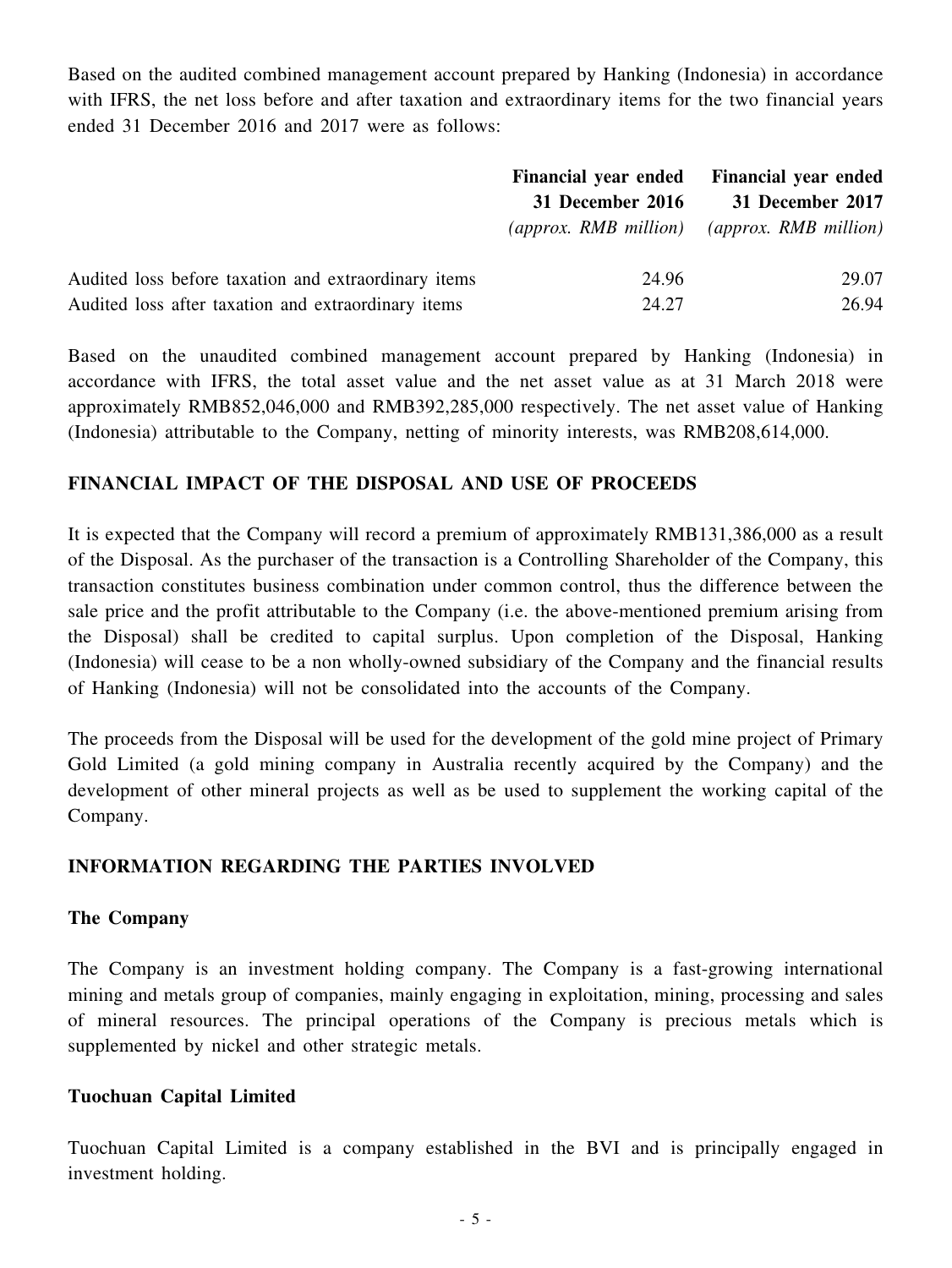# **Hanking (Indonesia)**

Hanking (Indonesia), which was known as Northeastern Lion before the change of company name, is a company established in the BVI and is principally engaged in investment holding.

# **REASONS FOR AND BENEFITS OF THE DISPOSAL**

Given the constant changes in the laws relating to export of mineral products issued by the Indonesia government, the nickel project of the Company was in a loss-making position as a result of the ban on export sales. Hanking (Indonesia) recorded losses of RMB39.6 million, RMB24.3 million and RMB26.9 million for the year 2015, 2016 and 2017 respectively, resulting in increase in its debt level as no cash flow was generated from its operation activity. The management of the Group holds the view that the disposal of Hanking (Indonesia) will help to improve the profitability of existing asset portfolio and optimize the assets and liabilities structure of the Company.

As the Company intends to develop or acquire mineral projects in other countries and regions, the management of the Group believes that the cash inflow from the disposal of Hanking (Indonesia) will provide financial support for the construction and acquisition of existing and potential mineral projects.

In addition, given the increasing restriction on the foreign equity in mining companies under the Indonesia law and the fact that the total foreign equity in the three Project Companies of Hanking (Indonesia), i.e. KP, KS and KKU, currently amounts to 83.5% which exceeds the foreign equity ceiling of 49% for mining companies in their tenth year after commencement of production as stipulated by the Indonesia law, the management of the Group is of the opinion that the disposal of equity interests in Hanking (Indonesia) will entirely eliminate such legal risk exposure.

Based on the foregoing, the Directors (other than the independent non-executive Directors who will express their views after receiving advice from the Independent Financial Adviser appointed by the Company) are of the view that the transactions contemplated under the Share Sale and Purchase Agreement are fair and reasonable, on normal commercial terms and in the interests of the Company and the Shareholders as a whole.

# **Listing Rules Implication**

Tuochuan Capital Limited is a wholly-owned subsidiary of Mr. Yang. As such, Tuochuan Capital Limited is an associate of Mr. Yang and is therefore a connected person of the Company. Accordingly, the transactions contemplated under the Share Sale and Purchase Agreement constitute a connected transaction of the Company under Chapter 14A of the Listing Rules.

As the highest applicable percentage ratio under Rule 14.07 of the Listing Rules in respect of the Disposal exceeds 5% but is less than 25%, the Disposal constitutes: (i) a discloseable transaction of the Company which is subject to the reporting and announcement requirements under Chapter 14 of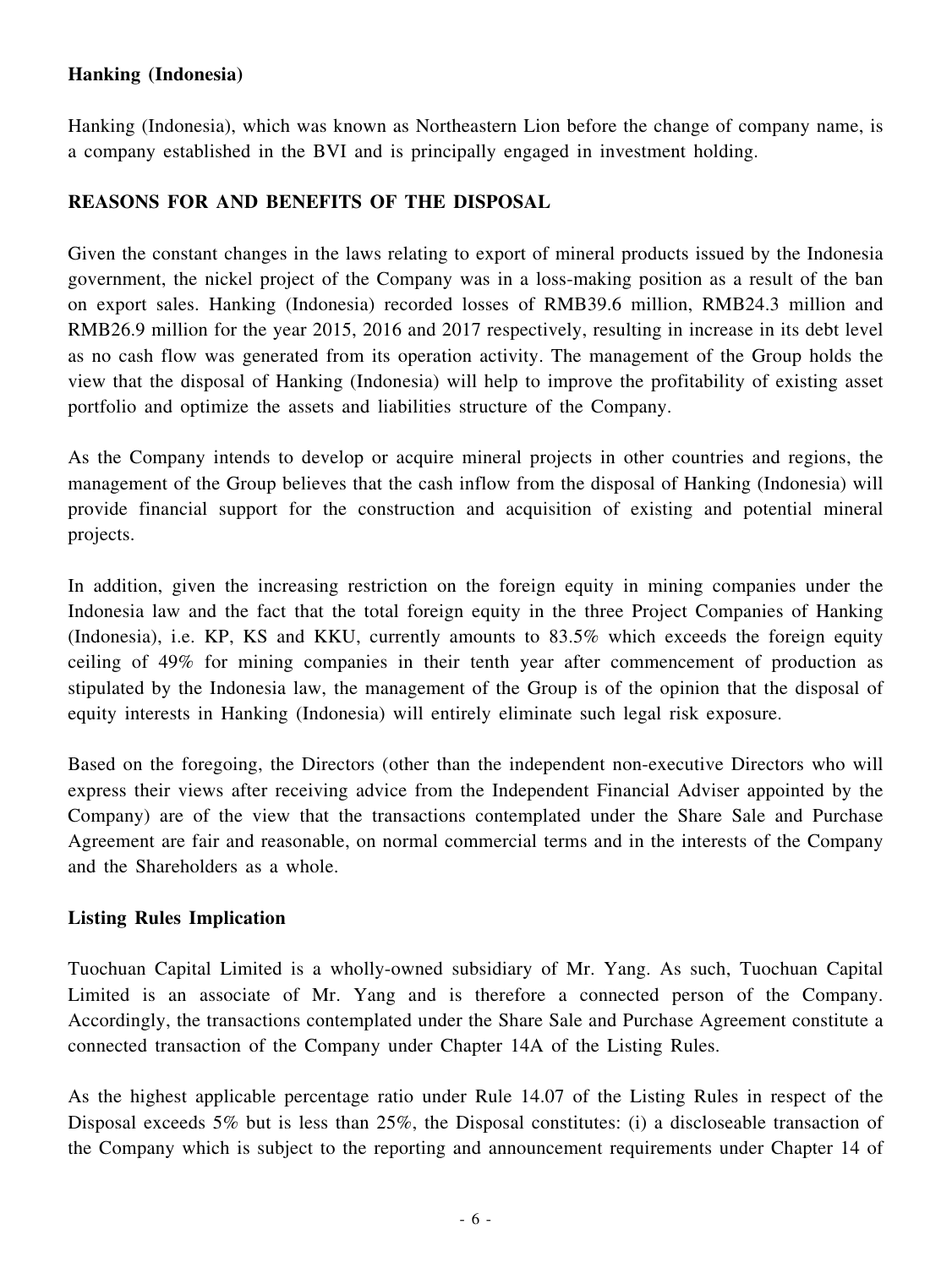the Listing Rules; and (ii) a connected transaction of the Company which is subject to the reporting, announcement and Independent Shareholders' approval requirements under Chapter 14A of the Listing Rules.

## **EGM**

The EGM will be held to consider and if thought fit, to approve the Share Sale and Purchase Agreement and the transactions contemplated thereunder. Mr. Yang, Ms. Yang and their respective associates will abstain from voting on the resolution approving the Share Sale and Purchase Agreement and the transactions contemplated thereunder. As at the date of this announcement, Ms. Yang and Mr. Yang held 519,845,166 shares and 800,241,500 shares of the Company respectively, representing approximately 28.41% and 43.73% of the existing issued share capital of the Company respectively. Save as disclosed above, none of the other Shareholders is required to abstain from voting on the resolution regarding the Share Sale and Purchase Agreement and the transactions contemplated thereunder at the EGM.

### **GENERAL**

The Company has appointed Orient Capital (Hong Kong) Limited as the Independent Financial Adviser to advise the Independent Board Committee and the Independent Shareholders as to whether the Share Sale and Purchase Agreement is on normal commercial terms and is fair and reasonable so far as the Independent Shareholders are concerned, and is in the interests of the Company and the Shareholders as a whole; and to advise the Independent Shareholders as to how they should vote in respect of the Share Sale and Purchase Agreement at the EGM. The Independent Board Committee comprising all independent non-executive Directors, will be established to advise the Independent Shareholders as to whether the Share Sale and Purchase Agreement is on normal commercial terms and is fair and reasonable so far as the Independent Shareholders are concerned, and is in the interests of the Company and the Shareholders as a whole, and to advise the Independent Shareholders as to how they should vote in respect of the Disposal, after taking into account the recommendations of the Independent Financial Adviser appointed by the Company.

# **DESPATCH OF CIRCULAR**

A circular containing, among others, (i) further information regarding the Share Sale and Purchase Agreement; (ii) a letter from the Independent Financial Adviser appointed by the Company; (iii) the recommendation from the Independent Board Committee; and (iv) the notice of the EGM and other information as required under the Listing Rules is expected to be despatched to the Shareholders as soon as practicable and is currently expected to be despatched on or before 26 July 2018.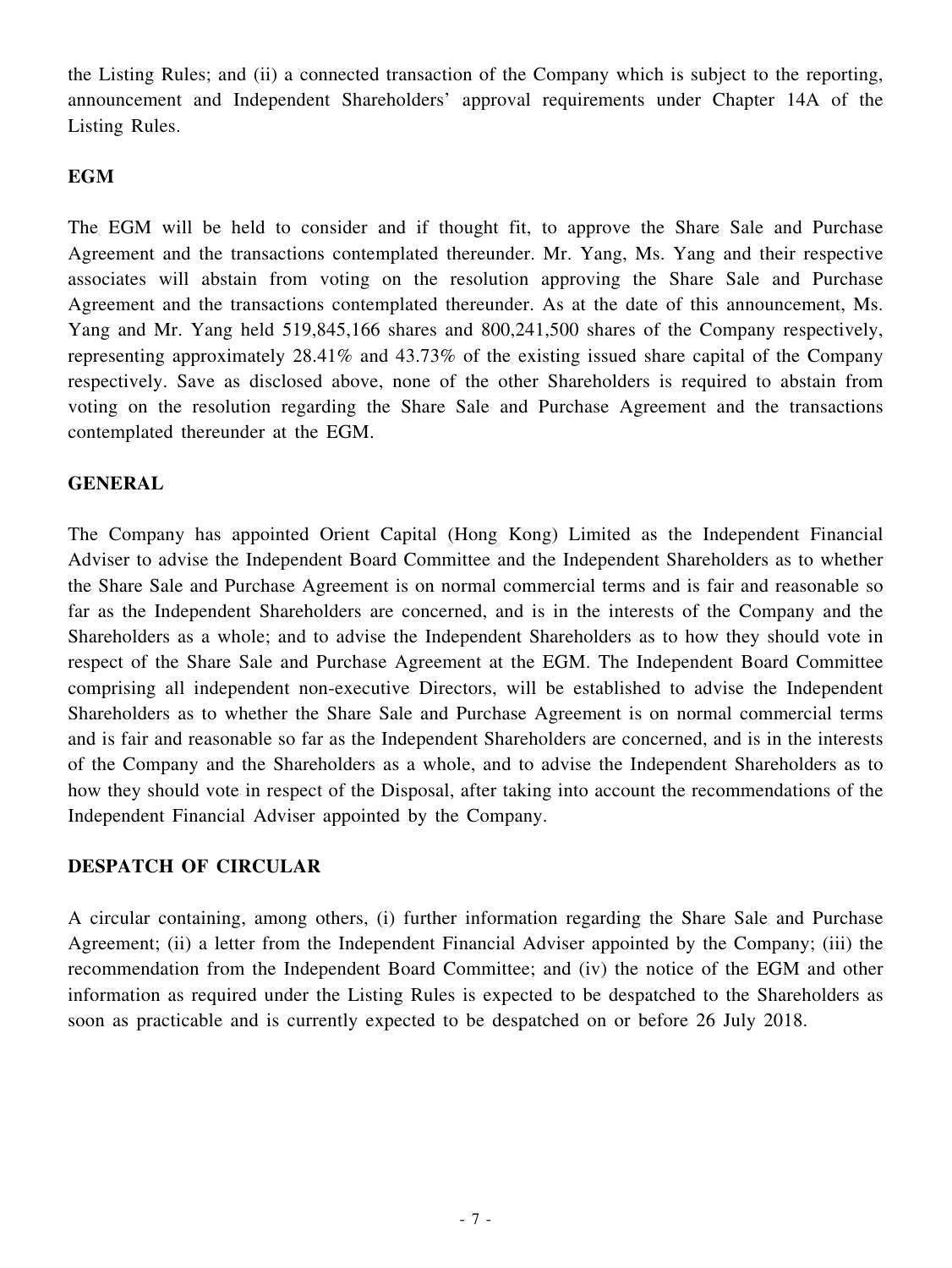# **DEFINITION**

In this announcement, unless the context otherwise requires, the following expressions have the following meanings:

| "associate(s)"               | has the meaning ascribed to it under the Listing Rules                                                                                                                                                                                                                                                                       |
|------------------------------|------------------------------------------------------------------------------------------------------------------------------------------------------------------------------------------------------------------------------------------------------------------------------------------------------------------------------|
| "Board"                      | the board of directors of the Company                                                                                                                                                                                                                                                                                        |
| "BVI"                        | British Virgin Islands                                                                                                                                                                                                                                                                                                       |
| "Company"                    | China Hanking Holdings Limited (中國罕王控股有限公司), a<br>company incorporated in the Cayman Islands with limited<br>liability on 2 August 2010 and whose shares are listed on the<br>Stock Exchange under the stock code 03788                                                                                                      |
| "Completion Date"            | the fifteenth business day after the resolution in respect of the<br>consummation of the transactions contemplated under the Share<br>Sale and Purchase Agreement being duly approved by the<br>Independent Shareholders at the EGM, or certain other date that<br>both the purchaser and the vendor may agree on in written |
| "connected person"           | has the meaning ascribed to it under the Listing Rules                                                                                                                                                                                                                                                                       |
| "Controlling Shareholder(s)" | has the meaning ascribed to it under the Listing Rules and unless<br>the context otherwise requires, refers to Mr. Yang, Ms. Yang,<br>China Hanking (BVI) Limited, Bisney Success Limited, Best<br>Excellence Limited and Tuochuan Capital Limited                                                                           |
| "Director(s)"                | the director(s) of the Company                                                                                                                                                                                                                                                                                               |
| "Disposal"                   | the disposal of the Target Equity to Tuochuan Capital Limited by<br>the Company pursuant to the Share Sale and Purchase Agreement                                                                                                                                                                                            |
| "EGM"                        | the extraordinary general meeting of the Company to be convened<br>and held to approve the Share Sale and Purchase Agreement and<br>the transactions contemplated thereunder                                                                                                                                                 |
| "Evergreen Mining"           | Evergreen Mining Limited, a company incorporated in the BVI on<br>23 November 2012 with limited liability, an indirect wholly-owned<br>subsidiary of Hanking Group                                                                                                                                                           |
| "Group"                      | the Company and its subsidiaries                                                                                                                                                                                                                                                                                             |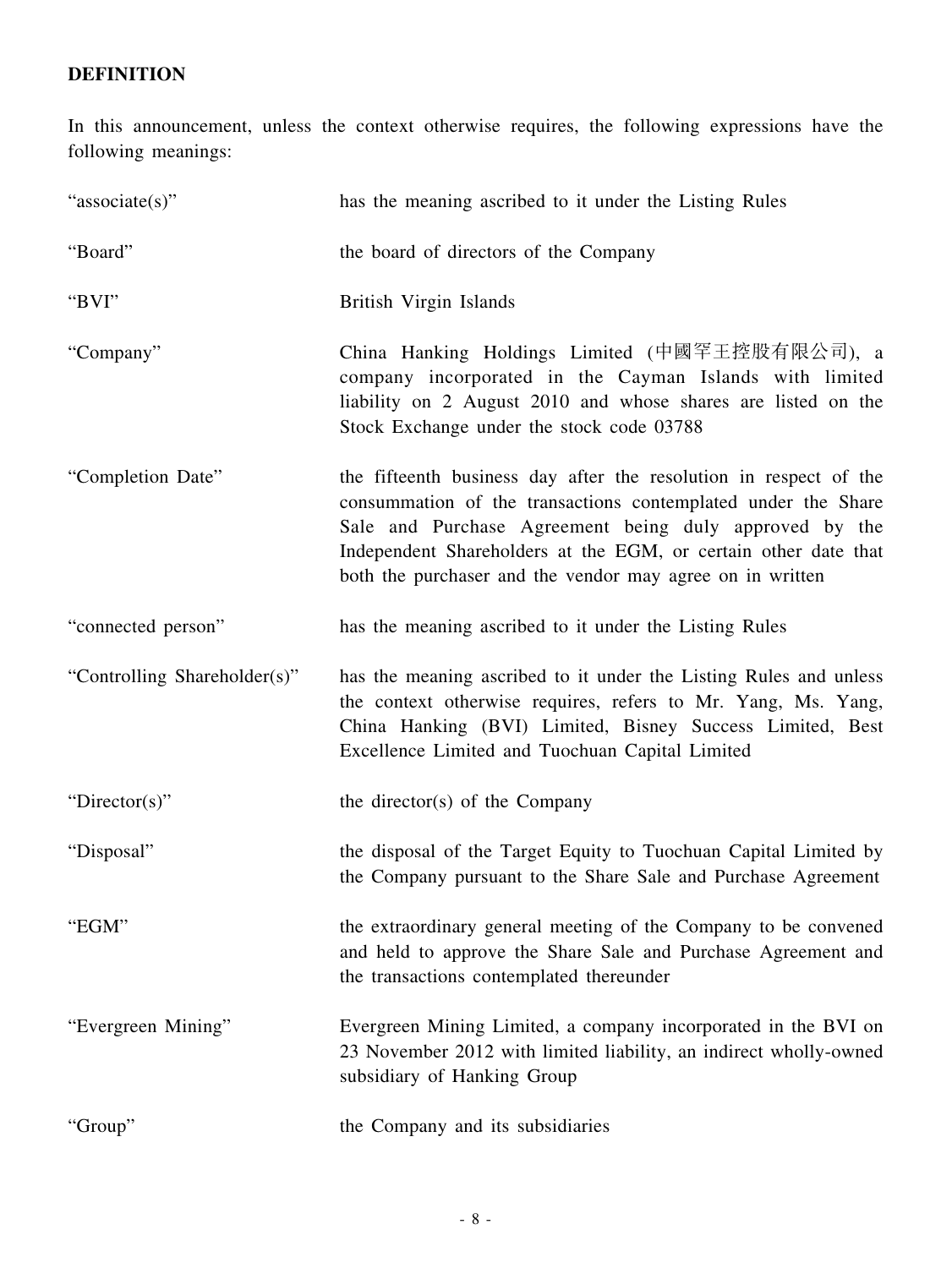| "Hanking (Indonesia)"              | Hanking (Indonesia) Mining Limited, a company incorporated in<br>the BVI on 23 November 2012 with limited liability which was<br>known as Northeastern Lion before 27 March 2013. As at the date<br>of this announcement, it was held as to 70% and 30% by the<br>Company and Evergreen Mining respectively, of which Evergreen<br>Mining is an indirect wholly-owned subsidiary of Hanking Group                                                   |
|------------------------------------|-----------------------------------------------------------------------------------------------------------------------------------------------------------------------------------------------------------------------------------------------------------------------------------------------------------------------------------------------------------------------------------------------------------------------------------------------------|
| "Hanking Group"                    | Hanking Group Co., Limited (罕王實業集團有限公司), a company<br>established in the PRC on 4 April 1996 with limited liability, whose<br>shares are held by Ms. Yang (88.96%) and other individuals.<br>Hanking Group is a holding company controlled by a Controlling<br>Shareholder                                                                                                                                                                          |
| "Hong Kong"                        | Hong Kong Special Administrative Region of the PRC                                                                                                                                                                                                                                                                                                                                                                                                  |
| "IFRS"                             | <b>International Financial Reporting Standards</b>                                                                                                                                                                                                                                                                                                                                                                                                  |
| "Independent Board<br>Committee"   | the committee of the Board, comprising Mr. Wang Ping, Dr. Wang<br>Anjian and Mr. Ma Qingshan, all of whom are independent non-<br>executive Directors, which will be formed to advise the<br>Independent Shareholders as to the Share Sale and Purchase<br>Agreement and the transactions contemplated thereunder                                                                                                                                   |
| "Independent Financial<br>Adviser" | Orient Capital (Hong Kong) Limited, a corporation licensed to<br>carry out type 6 (advising on corporate finance) regulated activities<br>under the Securities and Futures Ordinance, and has been appointed<br>as the independent financial adviser for the purpose of advising the<br>Independent Board Committee and the Independent Shareholders as<br>to the Share Sale and Purchase Agreement and the transactions<br>contemplated thereunder |
| "Independent Shareholder(s)"       | the shareholders of the Company other than the Controlling<br>Shareholders and their associates                                                                                                                                                                                                                                                                                                                                                     |
| "KKU"                              | PT Karyatama Konawe Utara, a company duly incorporated in<br>Indonesia                                                                                                                                                                                                                                                                                                                                                                              |
| "KP"                               | PT Konutara Prima, a company duly incorporated in Indonesia                                                                                                                                                                                                                                                                                                                                                                                         |
| "KS"                               | PT Konutara Sejati, a company duly incorporated in Indonesia                                                                                                                                                                                                                                                                                                                                                                                        |
| "Listing Rules"                    | the Rules Governing the Listing of Securities on The Stock<br>Exchange of Hong Kong Limited                                                                                                                                                                                                                                                                                                                                                         |
| "Mr. Yang"                         | Mr. Yang Jiye (楊繼野), one of the Controlling Shareholders                                                                                                                                                                                                                                                                                                                                                                                            |